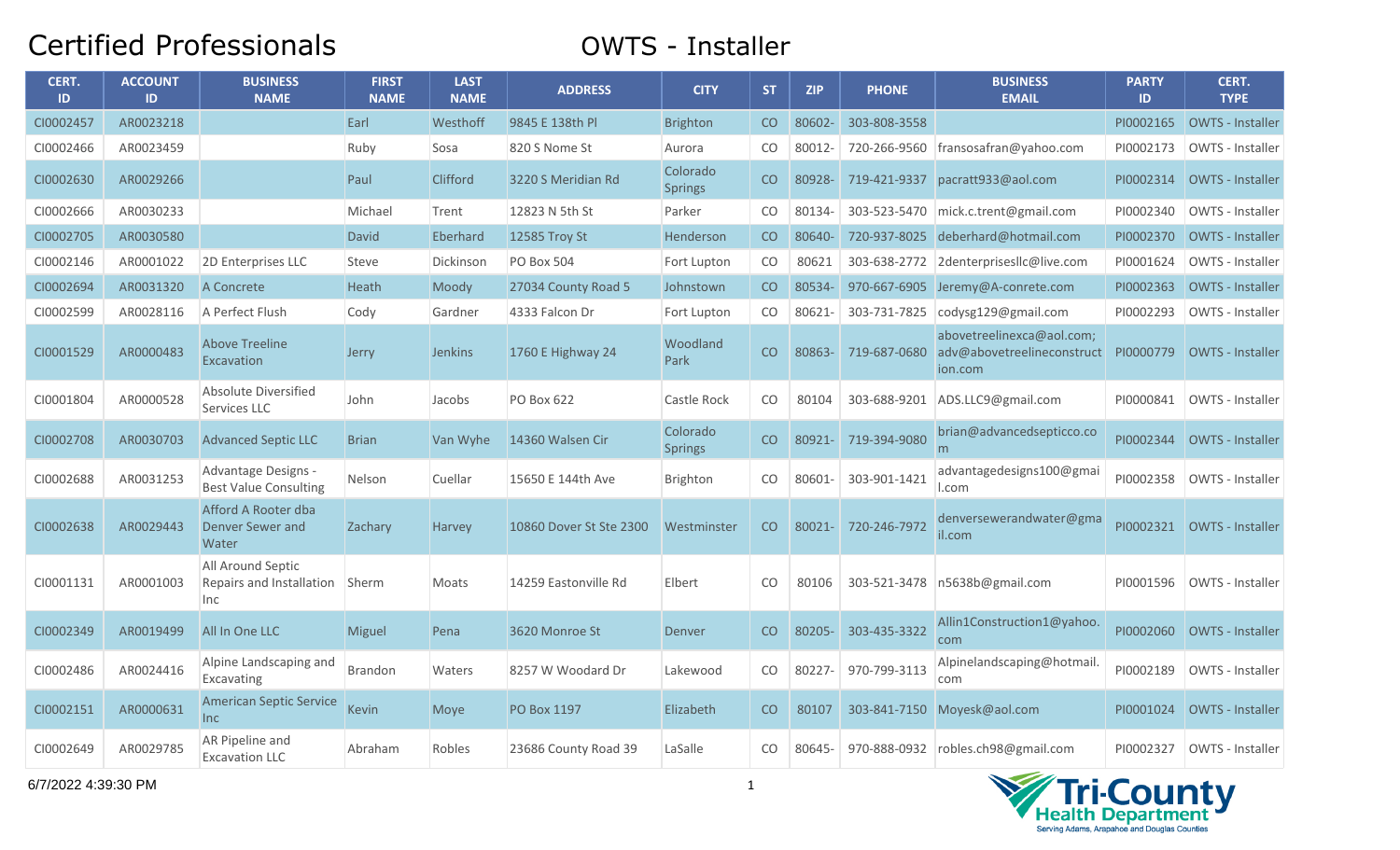| CERT.<br>ID | <b>ACCOUNT</b><br>ID | <b>BUSINESS</b><br><b>NAME</b>                | <b>FIRST</b><br><b>NAME</b>   | <b>LAST</b><br><b>NAME</b> | <b>ADDRESS</b>         | <b>CITY</b>        | ST.             | <b>ZIP</b> | <b>PHONE</b> | <b>BUSINESS</b><br><b>EMAIL</b>        | <b>PARTY</b><br>ID | CERT.<br><b>TYPE</b>    |
|-------------|----------------------|-----------------------------------------------|-------------------------------|----------------------------|------------------------|--------------------|-----------------|------------|--------------|----------------------------------------|--------------------|-------------------------|
| CI0001251   | AR0001125            | <b>Aspen Asphalt Corp</b>                     | <b>Vladimir</b>               | Elizondo                   | 28350 E 152nd Ave      | <b>Brighton</b>    | CO              | 80603      | 303-944-2975 | vladyaspenasphalt@hotmail.<br>com      | PI0001782          | <b>OWTS - Installer</b> |
| CI0002611   | AR0028432            | <b>Aver Contracting</b>                       | Matthew                       | Rohrer                     | 4660 Redstone Ridge Rd | Monument           | CO.             | 80132-     | 719-505-6821 | $\vert$ matt@avercontracting.com       | PI0002299          | OWTS - Installer        |
| CI0001613   | AR0000476            | <b>Backhoe Excavating Inc.</b>                | Jeremy                        | Christen                   | <b>PO Box 396</b>      | Windsor            | CO              | 80550-     | 303-833-4977 | BackhoeExJC1@gmail.com                 | PI0000770          | <b>OWTS - Installer</b> |
| CI0002147   | AR0001111            | <b>Backhoe Services</b><br>Bennett Inc        | Travis                        | Church                     | 1375 View Ridge Dr     | Bennett            | CO.             | 80102      | 303-877-4823 | travis@backhoeservices.info            | PI0001755          | <b>OWTS - Installer</b> |
| CI0002380   | AR0020474            | <b>Bent Horn Cattle LLC</b>                   | Joseph                        | <b>Noe</b>                 | 525 W Noe Rd           | Larkspur           | CO              | 80118-     |              | 303-619-7454 noelandl@aol.com          | PI0002091          | OWTS - Installer        |
| CI0000559   | AR0000981            | Berry Trucking and<br><b>Excavating Inc</b>   | Scott                         | Berry                      | 8561 S Ammons St       | Littleton          | CO.             | 80128      |              | 303-932-0632 ScottEBerry@g.com         | PI0001564          | OWTS - Installer        |
| CI0000516   | AR0015428            | <b>Bill Vogel Construction</b>                | <b>Bill</b>                   | Vogel                      | 11700 Highway 86       | Kiowa              | CO              | 80117      | 303-243-3000 | bvogelconst@gmail.com                  | PI0000095          | <b>OWTS - Installer</b> |
| CI0002350   | AR0019509            | <b>Black Diamond</b><br><b>Excavating LLC</b> | Steve                         | Grapes                     | 260 Venus Rd           | <b>Black Hawk</b>  | CO.             | 80422-     | 303-601-4216 | blackdiamondexcavation@g<br>mail.com   | PI0002061          | <b>OWTS - Installer</b> |
| CI0002695   | AR0031127            | <b>Black Diamond Pumping Bradley</b>          |                               | <b>Billinger</b>           | 14037 County Road 8    | <b>Fort Lupton</b> | CO              | 80621-     | 303-720-0401 | blackdiamondpumping@gm<br>ail.com      | PI0002353          | OWTS - Installer        |
| CI0002677   | AR0030907            | Boonstra Excavation LLC Stephen               |                               | Boonstra                   | 4151 Ash Ct            | Loveland           | CO.             | 80538      | 970-278-6151 | boonstraexcavation@yahoo.<br>com       | PI0002348          | OWTS - Installer        |
| CI0002665   | AR0030405            | <b>Codys Excavating Inc</b>                   | Cody                          | Moll                       | 11981 S Black Horn Cir | Parker             | CO              | 80134-     |              | 719-569-0181 codysexcavating@gmail.com | PI0002339          | <b>OWTS - Installer</b> |
| CI0002685   | AR0031163            | Colorado Septic<br>Maintenance and Repair     | Josiah                        | Todd                       | 7391 Village Square Dr | Castle Pines       | CO.             | 80108-     |              | 720-289-9736   info@CoSepticMR.com     | PI0000936          | OWTS - Installer        |
| CI0002374   | AR0020168            | <b>Copeland Construction</b>                  | Gary                          | Copeland                   | 49990 E 64th Ave       | <b>Bennett</b>     | CO              | 80102-     | 303-619-5609 | copelandjg@gmail.com                   | PI0002084          | <b>OWTS - Installer</b> |
| CI0001595   | AR0000215            | D4 Excavating Inc                             | Dawson                        | <b>DeVries</b>             | 492 S Highway 67       | Sedalia            | CO.             | 80135      |              | 720-469-5480 contact@d4digs.com        | PI0000356          | OWTS - Installer        |
| CI0000585   | AR0000207            | David R Haas Inc                              | Rob                           | <b>Haas</b>                | <b>PO Box 421</b>      | <b>Kiowa</b>       | CO              | 80117-     |              | 720-808-4678 rob.haas97@gmail.com      | PI0000334          | <b>OWTS - Installer</b> |
| CI0002271   | AR0018040            | Dig Boss LLC                                  | John                          | Wakeham                    | <b>PO Box 368</b>      | Watkins            | CO.             | 80137-     | 303-856-7476 | john.wakeham@digboss.co                | PI0002001          | OWTS - Installer        |
| CI0002400   | AR0000068            | <b>Dirt Brothers Services</b>                 | <b>Kevin</b>                  | Peek                       | <b>PO Box 686</b>      | Franktown          | CO              | 80116-     |              | 303-589-4408 cpeek44@msn.com           | PI0002110          | OWTS - Installer        |
| CI0001254   | AR0000764            | <b>Discount Plumbing</b><br>Services Inc      | Michael                       | Glaze                      | 13046 W County Road 8  | Fort Lupton        | CO <sub>1</sub> | 80621      | 303-981-8999 | nodripshere@aol.com;<br>Lnglz@aol.com  | PI0001236          | OWTS - Installer        |
| CI0002448   | AR0019494            | Doone Brothers Sewer<br>and Septic Services   | <b>Brady</b><br><b>Seamus</b> | Doone                      | 11626 W 71st Dr        | Arvada             | CO              | 80008-     | 303-885-8941 | doonebros@gmail.com                    | PI0002158          | <b>OWTS - Installer</b> |
| CI0002681   |                      | Dotts Construction and<br>Grading             | Michael                       | Dotts                      | 857 County Road 512    | <b>Divide</b>      | CO              | 80814-     |              | 678-815-9850 mdotts25@gmail.com        | PI0002352          | OWTS - Installer        |

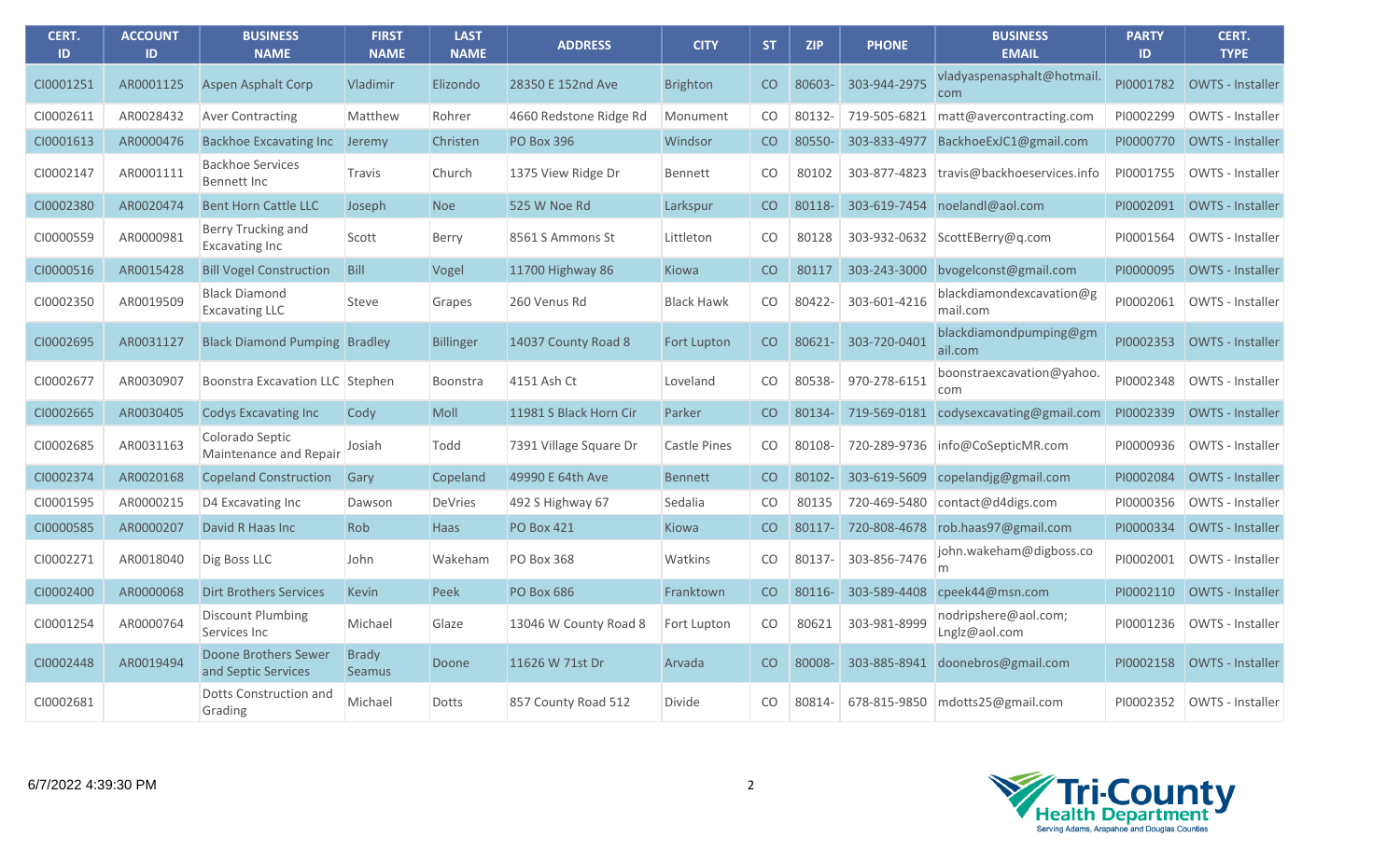| CERT.<br><b>ID</b> | <b>ACCOUNT</b><br>ID | <b>BUSINESS</b><br><b>NAME</b>                                          | <b>FIRST</b><br><b>NAME</b> | <b>LAST</b><br><b>NAME</b> | <b>ADDRESS</b>       | <b>CITY</b>         | <b>ST</b> | <b>ZIP</b> | <b>PHONE</b> | <b>BUSINESS</b><br><b>EMAIL</b>                                                   | <b>PARTY</b><br>$\mathsf{ID}$ | CERT.<br><b>TYPE</b>       |
|--------------------|----------------------|-------------------------------------------------------------------------|-----------------------------|----------------------------|----------------------|---------------------|-----------|------------|--------------|-----------------------------------------------------------------------------------|-------------------------------|----------------------------|
| CI0002245          | AR0000993            | Douglas County Septic<br><b>LLC</b>                                     | Scott                       | <b>Kellogg</b>             | <b>PO Box 418</b>    | Franktown           | CO.       | 80116-     | 303-791-7716 | CustomerService@DouglasC<br>ountySeptic.com;<br>Scott@douglascountyseptic.<br>com |                               | PI0001976 OWTS - Installer |
| CI0000587          | AR0000888            | Down To Earth<br><b>Excavating Inc</b>                                  | Rick                        | Pring                      | 11250 N Meridian Rd  | Peyton              | CO.       | 80831      | 719-495-3660 | rick.down2earthexc@gmail.c<br>om;<br>michele.down2earthexc@g<br>mail.com          | PI0001429                     | OWTS - Installer           |
| CI0002585          | AR0027842            | <b>Fahlbros Septic</b><br>Installation and Services Jared<br><b>LLC</b> |                             | Fahl                       | 216 Arabian Ct       | Loveland            | CO.       | 80537-     | 720-240-7990 | fahlbrosseptic@hotmail.com                                                        | PI0002282                     | OWTS - Installer           |
| CI0002229          | AR0015971            | <b>Fischer Enterprises Inc</b>                                          | Matthew                     | Fischer                    | 201 W Perry Park Ave | Larkspur            | CO        | 80118-     | 720-771-6375 | matt@fischerent.com                                                               | PI0001904                     | OWTS - Installer           |
| CI0002163          | AR0000991            | <b>Foothills Septic Pumping Scott</b>                                   |                             | <b>Matthews</b>            | PO Box 17713         | Golden              | CO        | 80402      | 303-670-3160 | foothillsseptic@comcast.net                                                       | PI0001574                     | OWTS - Installer           |
| CI0001537          | AR0000581            | Foster Dirt and<br>Construction LLC                                     | Justin                      | Foster                     | <b>PO Box 405</b>    | <b>Bellvue</b>      | CO        | 80512      | 970-567-3361 | fosterdirt@gmail.com                                                              | PI0000947                     | OWTS - Installer           |
| CI0000773          | AR0000379            | <b>Gapter Septic Systems</b><br>and Excavating LLC                      | Greg                        | Gapter                     | 2760 S Main St       | Erie                | CO        | 80516      | 303-666-6404 | gapterseptic@gmail.com                                                            | PI0000605                     | OWTS - Installer           |
| CI0002441          | AR0021644            | <b>GCSA LLC</b>                                                         | Maria                       | Aldana                     | PO Box 5             | Watkins             | CO        | 80137-     | 303-435-3021 | sanchez194718@gmail.com                                                           | PI0002149                     | OWTS - Installer           |
| CI0002635          | AR0020807            | <b>Grayson Concepts LLC</b>                                             | Jeff                        | Gray                       | 16488 Ventura Ct     | <b>Brighton</b>     | CO        | 80601-     | 303-885-2247 | graysonconcepts@hotmail.c<br><b>om</b>                                            | PI0002319                     | OWTS - Installer           |
| CI0001309          | AR0000749            | <b>Grein Excavating LLC</b>                                             | Michael                     | Grein                      | 16800 E 168th Ave    | Brighton            | CO        | 80601      | 303-659-5295 | greinexcavating@gmail.com                                                         | PI0001212                     | OWTS - Installer           |
| CI0000613          | AR0001114            | <b>Guernsey Grading and</b><br><b>Excavating Inc</b>                    | <b>Troy</b>                 | Guernsey                   | 4541 Penrith Rd      | <b>Bennett</b>      | CO        | 80102      | 303-644-3299 | guernseygrading@netecin.n<br>et                                                   | PI0001758                     | OWTS - Installer           |
| CI0002281          | AR0018350            | <b>GW Road and Snow</b>                                                 | Grady                       | Weichel                    | 22640 County Road 22 | Hudson              | CO        | 80642-     | 303-668-1116 | gradyweichel@aol.com                                                              | PI0002008                     | OWTS - Installer           |
| CI0002275          | AR0018069            | H and S Excavating                                                      | <b>Shane</b>                | Holland                    | 13700 Highway 285    | Pine                | CO        | 80470-     |              | 303-816-7402 hsdirtguy11@aol.com                                                  | PI0002003                     | OWTS - Installer           |
| CI0002615          | AR0017007            | <b>HAL Construction Corp</b>                                            | Anselmo                     | Rodriguez                  | 21181 E 120th Ave    | Commerce<br>City    | CO        | 80022-     | 720-210-7567 | Anselmo80601@gmail.com                                                            | PI0002302                     | OWTS - Installer           |
| CI0000703          | AR0000392            | <b>Harolds Excavating</b><br><b>Services LLC</b>                        | <b>Harold</b>               | Amerin                     | 4038 County Road 21  | <b>Fort Lupton</b>  | CO.       | 80621-     |              | 303-857-0315 hes1113@aol.com                                                      |                               | PI0000626 OWTS - Installer |
| CI0002416          | AR0021300            | Hazelton Excavating Inc                                                 | Jeffrey                     | Hazelton                   | 4905 Sapphire Dr     | Colorado<br>Springs | CO        | 80918-     | 719-237-3677 | hazeltonexcavating@me.co<br>m                                                     | PI0002126                     | OWTS - Installer           |
| CI0000483          | AR0000192            | <b>Heacock Excavating Inc</b>                                           | David                       | Heacock                    | 1880 S Ridge Rd      | <b>Castle Rock</b>  | CO        | 80104-     | 303-419-5432 | ddhexc@hotmail.com                                                                | PI0000317                     | OWTS - Installer           |
| CI0001846          | AR0000911            | Hel-Digger Septic and<br><b>Excavating LLC</b>                          | Rob                         | Helvig                     | 11340 Paris St       | Henderson           | CO        | 80640-     | 303-619-4397 | Heldiggerllc@gmail.com                                                            | PI0001457                     | OWTS - Installer           |

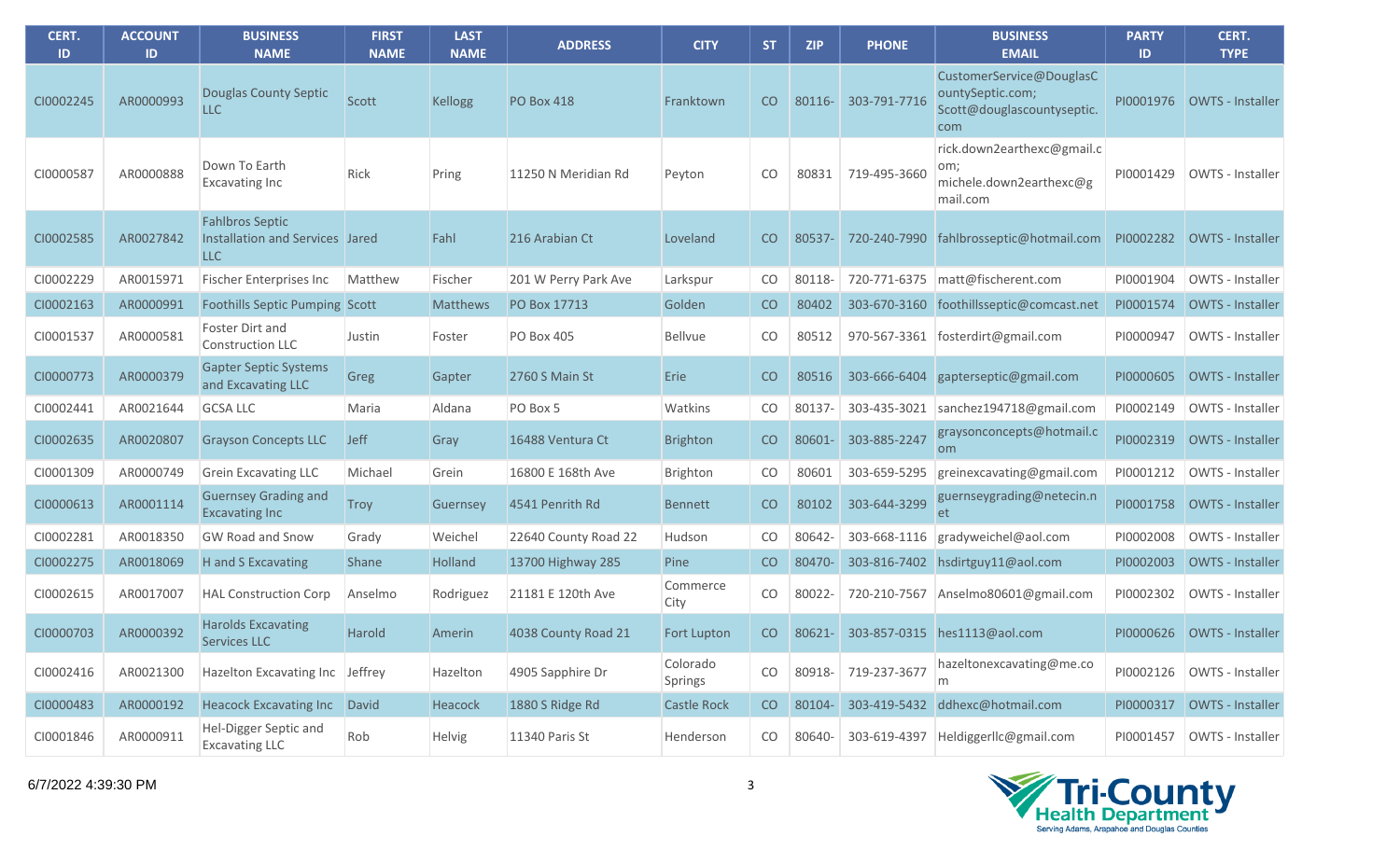| CERT.<br>ID | <b>ACCOUNT</b><br>ID | <b>BUSINESS</b><br><b>NAME</b>               | <b>FIRST</b><br><b>NAME</b> | <b>LAST</b><br><b>NAME</b> | <b>ADDRESS</b>      | <b>CITY</b>             | <b>ST</b>       | <b>ZIP</b>     | <b>PHONE</b> | <b>BUSINESS</b><br><b>EMAIL</b>                                                 | <b>PARTY</b><br>ID | CERT.<br><b>TYPE</b>         |
|-------------|----------------------|----------------------------------------------|-----------------------------|----------------------------|---------------------|-------------------------|-----------------|----------------|--------------|---------------------------------------------------------------------------------|--------------------|------------------------------|
| CI0002464   | AR0023796            | <b>High Performance</b><br><b>Earthworks</b> | Jesse                       | <b>Seavers</b>             | <b>PO Box 3402</b>  | Nederland               | CO              | 80466-         | 720-514-9817 | office@highperformanceear<br>thworks.com                                        | PI0002172          | OWTS - Installer             |
| CI0002544   | AR0025913            | Holguin Construction Inc Ismael              |                             | Holguin                    | 19021 E 121st Pl    | Commerce<br>City        | CO              | 80022-<br>9678 | 303-591-9239 | mailoholguin@aol.com                                                            | PI0002247          | OWTS - Installer             |
| CI0000831   | AR0000559            | J and K Excavating                           | John                        | Westfall                   | <b>PO Box 584</b>   | Monument                | CO <sub>1</sub> | 80132          |              | 719-331-4321 kmwestfall5@gmail.com                                              | PI0000881          | OWTS - Installer             |
| CI0002687   |                      | Jason Pardikes                               | Jason                       | Pardikes                   | 8989 E 148th Cir    | Brighton                | CO.             | 80602-         | 720-518-6337 | jasonscottperdikes@gmail.c<br>om.                                               | PI0002356          | OWTS - Installer             |
| CI0002319   | AR0019067            | John Jordan                                  | John                        | Jordan                     | 94 S Tom Bay Rd     | <b>Bennett</b>          | CO.             | 80102-         |              | 303-906-6041 jdj5555@hotmail.com                                                | PI0002044          | OWTS - Installer             |
| CI0000694   | AR0000275            | Jordan Excavating                            | Doug                        | Jordan                     | 43335 Private Rd 39 | Elizabeth               | CO.             | 80107          | 303-621-8750 | jordanexcavating@gmail.co<br>m                                                  | PI0000434          | OWTS - Installer             |
| CI0002180   | AR0016663            | JR Olson Excavating                          | John                        | Olson                      | 16150 Murphy Rd     | Peyton                  | CO              | 80831-         |              | 719-499-5176 jrolsonex@aol.com                                                  | PI0001923          | OWTS - Installer             |
| CI0002453   | AR0000906            | K and A Mechanical                           | Gary                        | Klein                      | <b>PO Box 814</b>   | Monument                | CO              | 80132-<br>8342 |              | 719-492-4020 Garyk@kanda.ws                                                     | PI0002011          | OWTS - Installer             |
| CI0002152   | AR0000993            | <b>Kellogg Contracting Inc</b>               | Scott                       | <b>Kellogg</b>             | <b>PO Box 418</b>   | Franktown               | <b>CO</b>       | 80116          | 303-791-7716 | CustomerService@Kelloggco<br>ntracting.com;<br>scott@kelloggcontracting.co<br>m | PI0001578          | OWTS - Installer             |
| CI0001009   | AR0000597            | Ken Dingman                                  | Ken                         | Dingman                    | PO Box 66           | Deer Trail              | CO              | 80105          | 303-769-4443 |                                                                                 | PI0000981          | OWTS - Installer             |
| CI0002657   | AR0030112            | Kennedy Plumbing and<br><b>Heating</b>       | Greg                        | Kennedy                    | <b>PO Box 627</b>   | <b>Bennett</b>          | CO <sub>1</sub> | 80102-         |              | 303-710-1417 gt4kennedy@aol.com                                                 | PI0002332          | OWTS - Installer             |
| CI0002594   | AR0028000            | <b>KK and E Contracting</b>                  | Jan                         | Knibbe                     | 7091 S Sedalia St   | Foxfield                | CO              | 80016-         | 303-829-7251 | JanKnibbe@CamerataHomes<br>.com                                                 | PI0002287          | OWTS - Installer             |
| CI0002153   | AR0000484            | <b>Kloppenberg Excavating</b><br>lnc.        | Jerry                       | Kloppenber<br>g            | <b>PO Box 1146</b>  | Elizabeth               | CO              | 80107          | 720-490-6303 | kloppenbergexcavating@gm<br>ail.com                                             | PI0000780          | OWTS - Installer             |
| CI0001365   | AR0000583            | Kremer Construction LLC Justin               |                             | Kremer                     | PO Box 16           | Franktown               | CO              | 80116          | 303-809-8578 | deeretractorman@msn.com                                                         | PI0000951          | OWTS - Installer             |
| CI0000864   | AR0001083            | <b>Kunau Drilling LLC</b>                    | <b>Tim</b>                  | Kunau                      | 23945 Lucky Ln      | Calhan                  | CO <sub>1</sub> | 80808          |              | 719-683-3720 kunaudrilling@aol.com                                              | PI0001713          | <b>OWTS - Installer</b>      |
| CI0001090   | AR0000649            | Lawrence A Brink                             | Lawrence                    | <b>Brink</b>               | 3525 E 156th Ave    | Brighton                | CO              | 80602          |              | 303-918-9669 cjbrink@Q.com                                                      | PI0001053          | OWTS - Installer             |
| CI0002678   |                      | AR0030958 Leos Welding and Septic Leopoldo   |                             | Soto                       | 8699 E 87th Ave     | Commerce<br><b>City</b> |                 |                |              | CO 80022- 720-940-8440 eduardosoto2022@gmail.co<br>m                            |                    | PI0002349 OWTS - Installer   |
| CI0002692   | AR0031296            | Lignum Civil Corp                            | Victor                      | Madera                     | 1959 S Julian Cir   | Denver                  | CO              | 80219-         |              | 720-300-2300   vmadera@lignumcivil.com                                          | PI0002357          | OWTS - Installer             |
| CI0002656   | AR0030115            | Lion Home Service                            | <b>Mark</b>                 | Lancaster                  | 4600 Innovation Dr  | <b>Fort Collins</b>     | CO              | 80525-         | 970-556-0544 | mlancaster@lionhomeservic<br>e.com                                              |                    | PI0002331 OWTS - Installer   |
| CI0001567   | AR0000748            | Lpc Inc                                      | Michael                     | Farrer                     | <b>PO Box 795</b>   | Erie                    | CO              | 80516          |              | 303-828-0805 Kcfarrer@hotmail.com                                               |                    | PI0001209   OWTS - Installer |

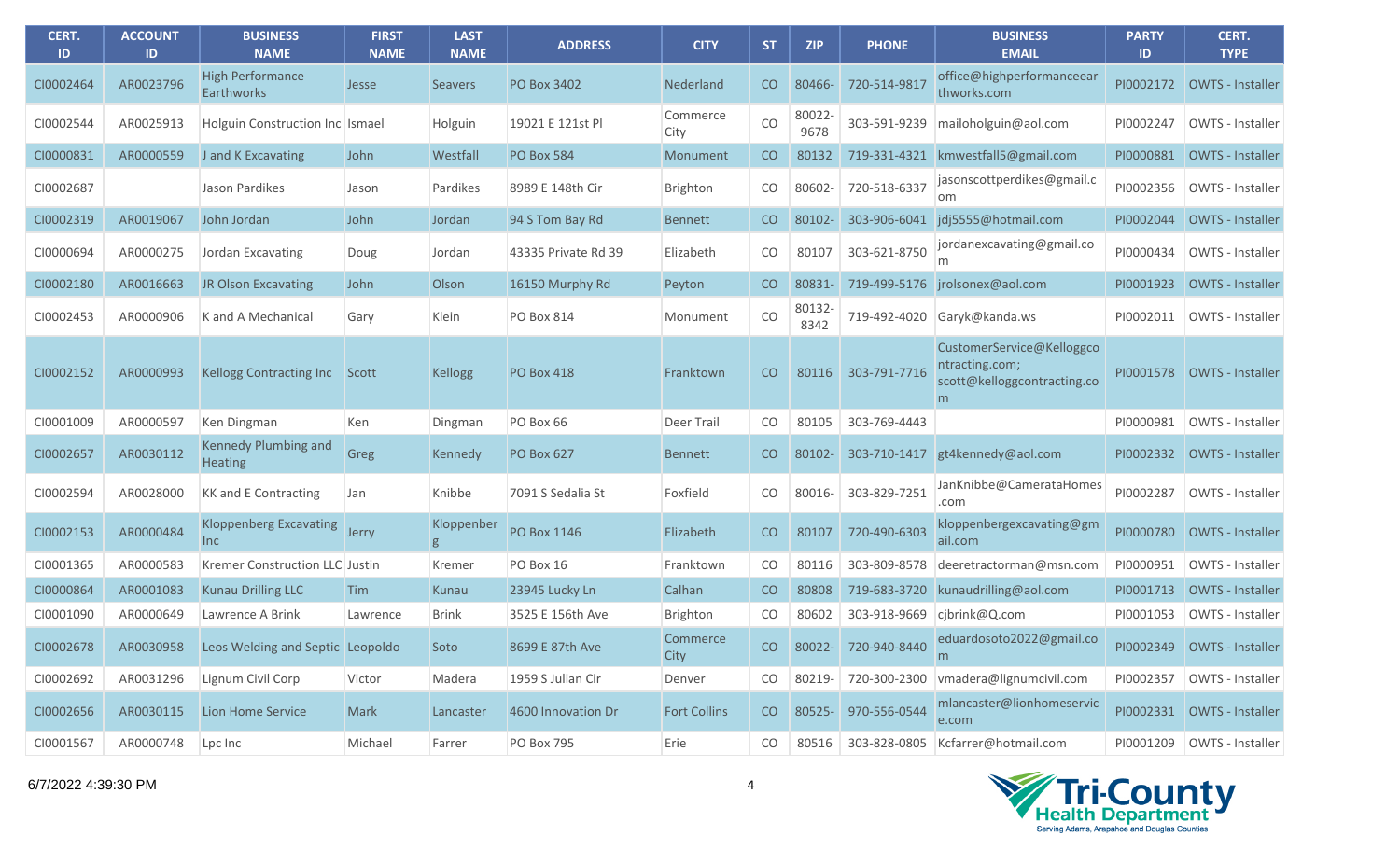| CERT.<br>ID | <b>ACCOUNT</b><br>ID | <b>BUSINESS</b><br><b>NAME</b>              | <b>FIRST</b><br><b>NAME</b> | <b>LAST</b><br><b>NAME</b> | <b>ADDRESS</b>                    | <b>CITY</b>        | <b>ST</b>       | <b>ZIP</b> | <b>PHONE</b> | <b>BUSINESS</b><br><b>EMAIL</b>        | <b>PARTY</b><br>ID | CERT.<br><b>TYPE</b>    |
|-------------|----------------------|---------------------------------------------|-----------------------------|----------------------------|-----------------------------------|--------------------|-----------------|------------|--------------|----------------------------------------|--------------------|-------------------------|
| CI0000471   | AR0000211            | <b>Magnum Excavating</b>                    | <b>David</b>                | Scott                      | 650 E Wolfensberger Rd            | <b>Castle Rock</b> | CO              | 80109      | 303-419-4408 | magnumexcavating01@hot<br>mail.com     | PI0000339          | OWTS - Installer        |
| CI0002483   | AR0024173            | Mathews Excavating<br>and Septic LLC        | Colton                      | Mathews                    | 11020 Highway 86                  | Kiowa              | CO              | 80117-     | 303-638-7097 | mathewsservices01@gmail.c<br>lom.      | PI0002188          | OWTS - Installer        |
| CI0002704   | AR0031488            | <b>MDS and Sons</b><br>Consulting           | Stephen                     | Schoonover                 | 30050 Big Springs Rd              | Calhan             | CO              | 80808-     | 719-684-3844 | stephen@mdsandsons.com                 | PI0002372          | <b>OWTS - Installer</b> |
| CI0002460   | AR0023581            | Mid Colorado<br>Construction                | James                       | <b>Buck</b>                | 16451 County Road 102             | Elbert             | CO              | 80106-     | 719-493-9550 | office@midcoloradoconstruc<br>tion.com | PI0002168          | OWTS - Installer        |
| CI0001261   | AR0000145            | <b>Mountain Canyon</b><br>Development       | Craig                       | Clausen                    | <b>PO Box 463</b>                 | Kiowa              | CO              | 80117      | 303-243-0811 | craclaus@gmail.com                     | PI0000251          | OWTS - Installer        |
| CI0000825   | AR0000756            | Murray Excavating Inc                       | Michael                     | Murray                     | 6050 N Ellicott Highway           | Calhan             | CO              | 80808      | 719-683-2442 | mike@murrayexcavating.co<br>m          | PI0001223          | OWTS - Installer        |
| CI0002358   | AR0019788            | <b>Norton Services Inc</b>                  | <b>Marley</b>               | <b>Moore</b>               | 7807 WCR 77                       | Roggen             | CO              | 80652-     | 303-475-4637 | nortonservicesinc@outlook.<br>com      | PI0002069          | <b>OWTS - Installer</b> |
| CI0002639   | AR0029444            | Open Range Services                         | Gerrold                     | Larson                     | 2970 W 29th St Unit 18            | Greeley            | CO              | 80631-     | 970-306-9790 | Jerry@openrangeservicesinc<br>.com     | PI0002322          | OWTS - Installer        |
| CI0002675   | AR0030799            | <b>Orange Vest Civil</b><br>Consulting      | <b>Brian</b>                | <b>McAndrew</b>            | 42534 E Geddes Ave                | Centennial         | CO              | 80122-     | 603-391-1204 | brian@excavatorsllc.com                | PI0002346          | OWTS - Installer        |
| CI0002401   | AR0020953            | Peak Excavating and<br>Septic LLC           | Timothy                     | Smith                      | <b>PO Box 128</b>                 | Calhan             | CO              | 80808-     | 719-588-1877 | peak14108septic@gmail.co<br>m          | PI0002111          | OWTS - Installer        |
| CI0002559   | AR0026830            | <b>Peak Septic Systems</b>                  | Michael                     | <b>Stone</b>               | 24150 Elbert St                   | Elbert             | CO              | 80106-     | 720-483-4779 | peaksepticsystems@gmail.c<br><b>om</b> | PI0002261          | OWTS - Installer        |
| CI0000553   | AR0000494            | R and J Brown Company<br><b>LLC</b>         | Jim                         | <b>Brown</b>               | 26185 W County Road 10            | Keenesburg         | CO              | 80643-     | 303-594-4214 | jimbrown@what-wire.com                 | PI0000797          | OWTS - Installer        |
| CI0002567   | AR0027098            | R and S Home<br><b>Maintenance Services</b> | Ricardo                     | Chavez                     | 7241 Alan Dr                      | Denver             | CO <sub>1</sub> | 80221-     | 720-999-4471 | rshomeservicing@gmail.com              | PI0002266          | <b>OWTS - Installer</b> |
| CI0002696   | AR0031273            | R Precision Industries<br><b>LLC</b>        | Charles                     | Rush                       | 50511 E County Rd 18              | Bennett            | CO              | 80102-     | 303-916-2116 | rprecisionindustriesllc@gmai<br>l.com  | PI0002364          | OWTS - Installer        |
| CI0002541   | AR0026240            | <b>Reys Services LLC</b>                    | Reynaldo                    | Santos<br>Hernandez        | 17190 Mount Vernon Rd<br>unit 207 | Golden             | CO              | 80901-     |              | 303-518-3589 Reysantos77@hotmail.com   | PI0002245          | OWTS - Installer        |
| CI0002360   | AR0019831            | Santec Corporation Inc                      | Eric                        | Ness                       | 9316 Apache Rd                    | Parker             | CO              | 80138-     | 303-660-9211 | eric.ness@santeccorporatio<br>n.com    | PI0002071          | OWTS - Installer        |
| CI0002555   | AR0001031            | Sayler and Sons<br><b>Excavating Inc</b>    | <b>Brayden</b>              | Sayler                     | 22955 Oehlmann Park Rd            | Conifer            | CO              | 80433-     |              | 303-816-0228 corbisayler@msn.com       | PI0002256          | OWTS - Installer        |
| CI0002150   | AR0000065            | Septic Holtine                              | <b>Bradley</b>              | Beierle                    | 16373 County Road 8               | Platteville        | CO              | 80651      |              | 970-539-8372 bradbeierle@gmail.com     | PI0000111          | OWTS - Installer        |